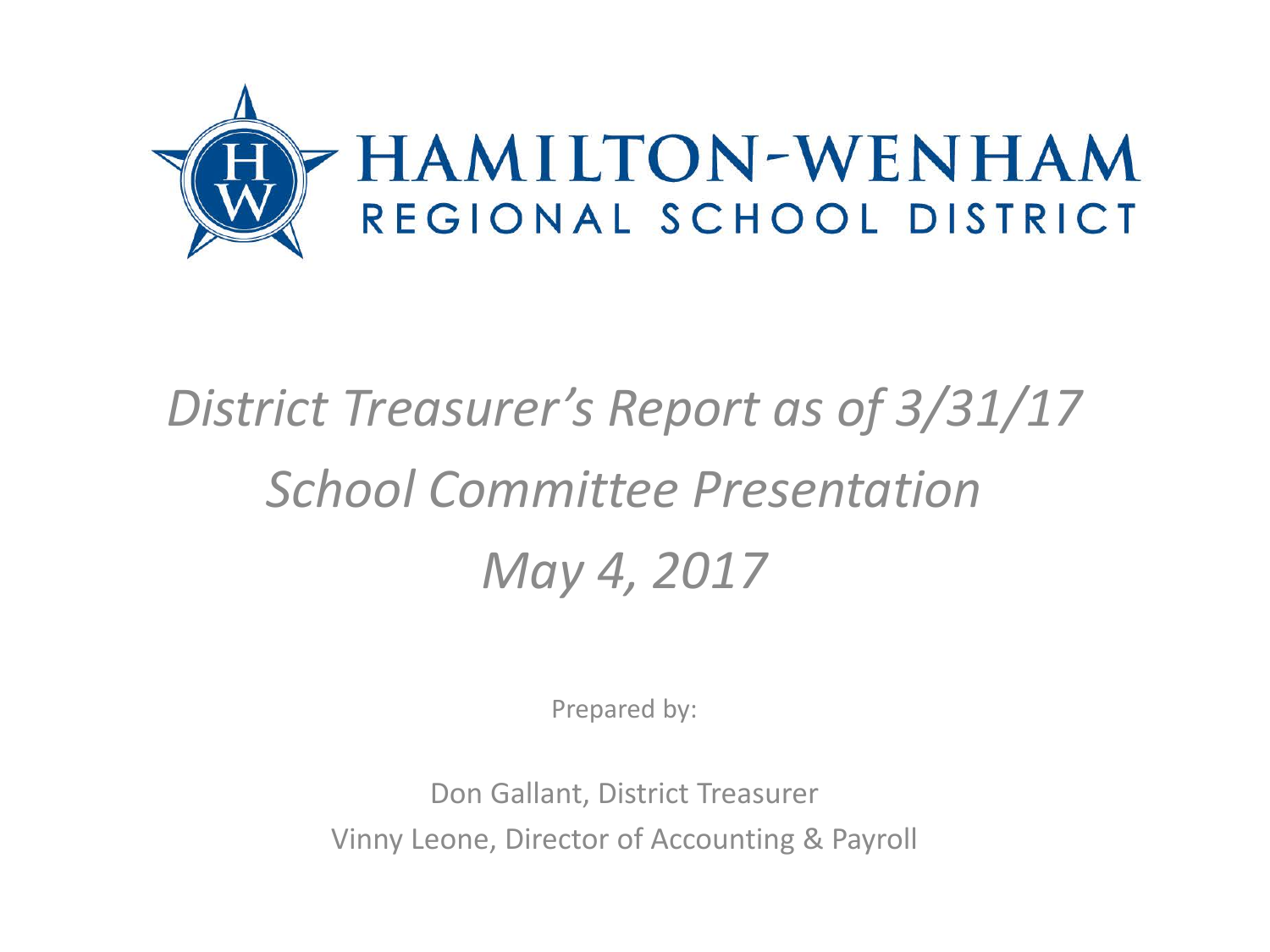

# District Treasurer

#### Primary Roles & Responsibilities

- Process all cash receipts and deposits
- Process all cash disbursements and verify validity of all checks written
- Process all transfers between District accounts, including student activity accounts
- Process all money wire transfers to outside vendors, as required
- Maintain banking relationships for all accounts
- Responsible for all investments of District funds in accordance with state and federal laws as well as School Committee policies
- Maintain and reconcile all District bank accounts on a monthly basis
- Responsible for monitoring cash flow projections
- Annually certify assessment amounts to member towns in accordance with Regional Agreement
- Support annual audit process
- Maintain and submit financial data to Massachusetts School Building Authority as required
- Coordinate all District borrowing and related work with bond advisors, bond counsel and bond rating agencies as required
- Process ACH data and tax liabilities related to bi-weekly payroll
- Train Assistant Treasurer who will perform the duties of the Treasurer as required during any absence of the Treasurer
- Provide semi-annual reports to the School Committee, including but not limited to reporting regarding cash and Investments of the District in accordance with District policy
- Give bond annually for the faithful performance of his/her duties in a form approved by Massachusetts Department of Revenue and District policy
- Shall be present at Warrant Committee meetings to answer questions on warrants and put report together needed for the School Committee meetings
- Shall be responsible for any other duties as assigned by the Assistant Superintendent needed to perform the treasury function of the District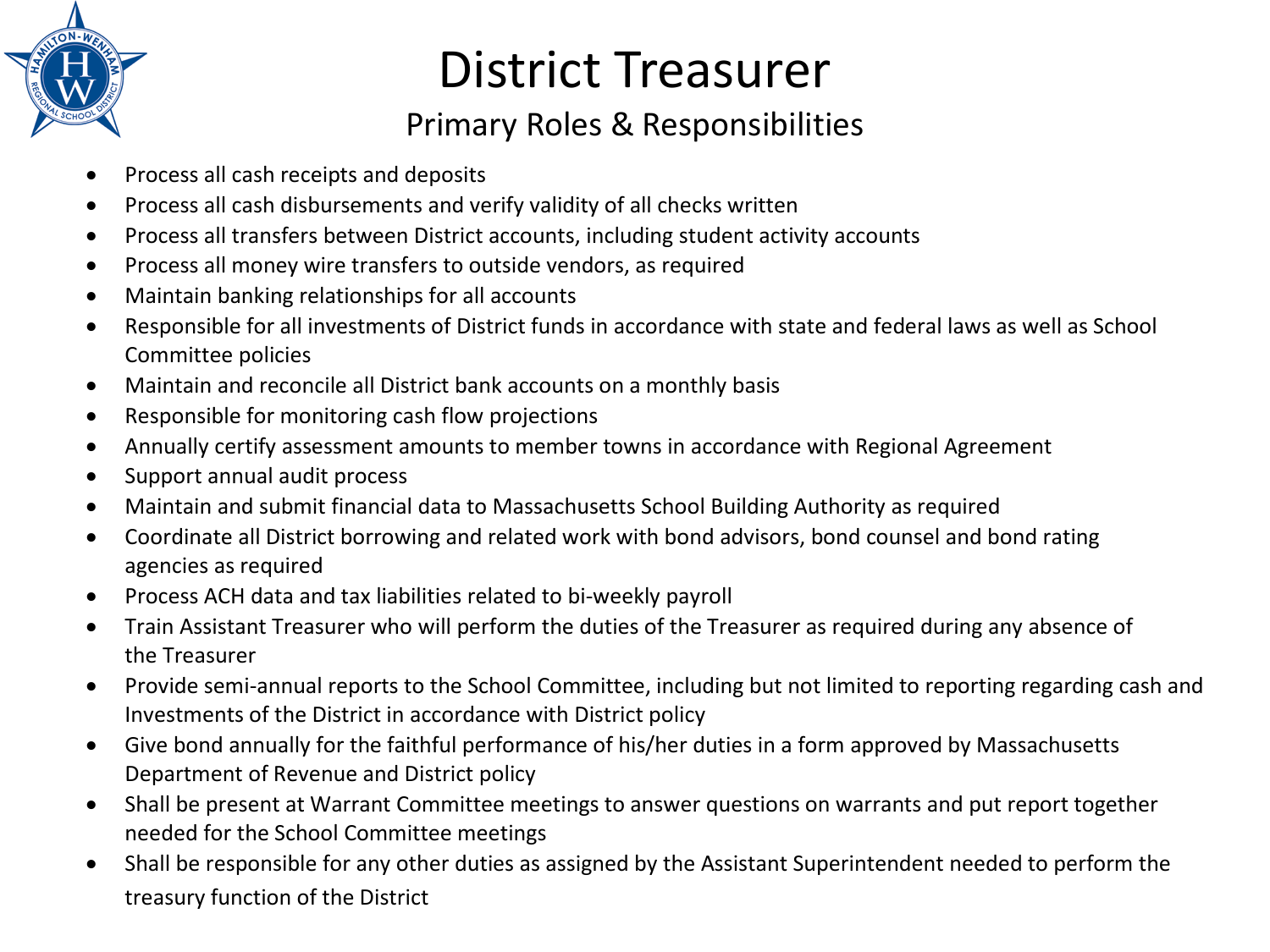

## General Fund Update

|                                                                                                         |                     | <b>Beginning</b>                 | Ending                                   | Interest            |   |
|---------------------------------------------------------------------------------------------------------|---------------------|----------------------------------|------------------------------------------|---------------------|---|
|                                                                                                         | Investment          | <b>Balance</b><br><b>Balance</b> |                                          | Earned              |   |
| <b>Account Name</b>                                                                                     | <u>Type</u>         | 7/1/2016                         | 3/31/2017                                | thru 3/31/17        |   |
| Depository                                                                                              | Operating           | 3,931,988.44<br>$\zeta$          | \$5,464,276.58                           | $\zeta$<br>1,939.01 |   |
| Payroll                                                                                                 | Checking            | \$<br>52,214.34                  | $\mathsf{S}$<br>52,214.34                | $\zeta$<br>128.69   |   |
| Vendor                                                                                                  | Checking            | $\zeta$<br>634,392.40            | $\frac{1}{2}$ (141,306.84) $\frac{1}{2}$ | 94.35               | ∗ |
| <b>Money Market</b>                                                                                     | Money Market        | \$<br>2,185.95                   | \$<br>2,412.44                           | $\zeta$<br>3.45     |   |
| Cafeteria                                                                                               | <b>Money Market</b> | \$<br>30,285.90                  | \$<br>405,010.35                         | \$<br>431.73        |   |
| User Fees                                                                                               | General             | \$<br>34,800.91                  | \$<br>110,034.32                         | $\zeta$<br>14.51    |   |
| iPads                                                                                                   | General             | \$<br>27,596.36                  | 121,529.36<br>\$                         | \$<br>35.57         |   |
| <b>Supt Debit Card</b>                                                                                  | Debit Card          | \$<br>3,506.98                   | \$<br>3,508.15                           | \$<br>1.17          |   |
| <b>Asst Supt Debit Card</b>                                                                             | Debit Card          | \$<br>2,502.30                   | \$<br>2,503.18                           | \$<br>0.88          |   |
| <b>Scholarship Holding</b>                                                                              | <b>Holding</b>      | \$<br>100.09                     | \$<br>100.13                             | \$<br>0.04          |   |
| Total                                                                                                   |                     | \$4,719,573.67                   | \$6,020,282.01                           | \$<br>2,649.40      |   |
|                                                                                                         |                     |                                  |                                          |                     |   |
| *Account is negative on March 31 because checks were written in March and funds not transferred to bank |                     |                                  |                                          |                     |   |
| until April, the following day.                                                                         |                     |                                  |                                          |                     |   |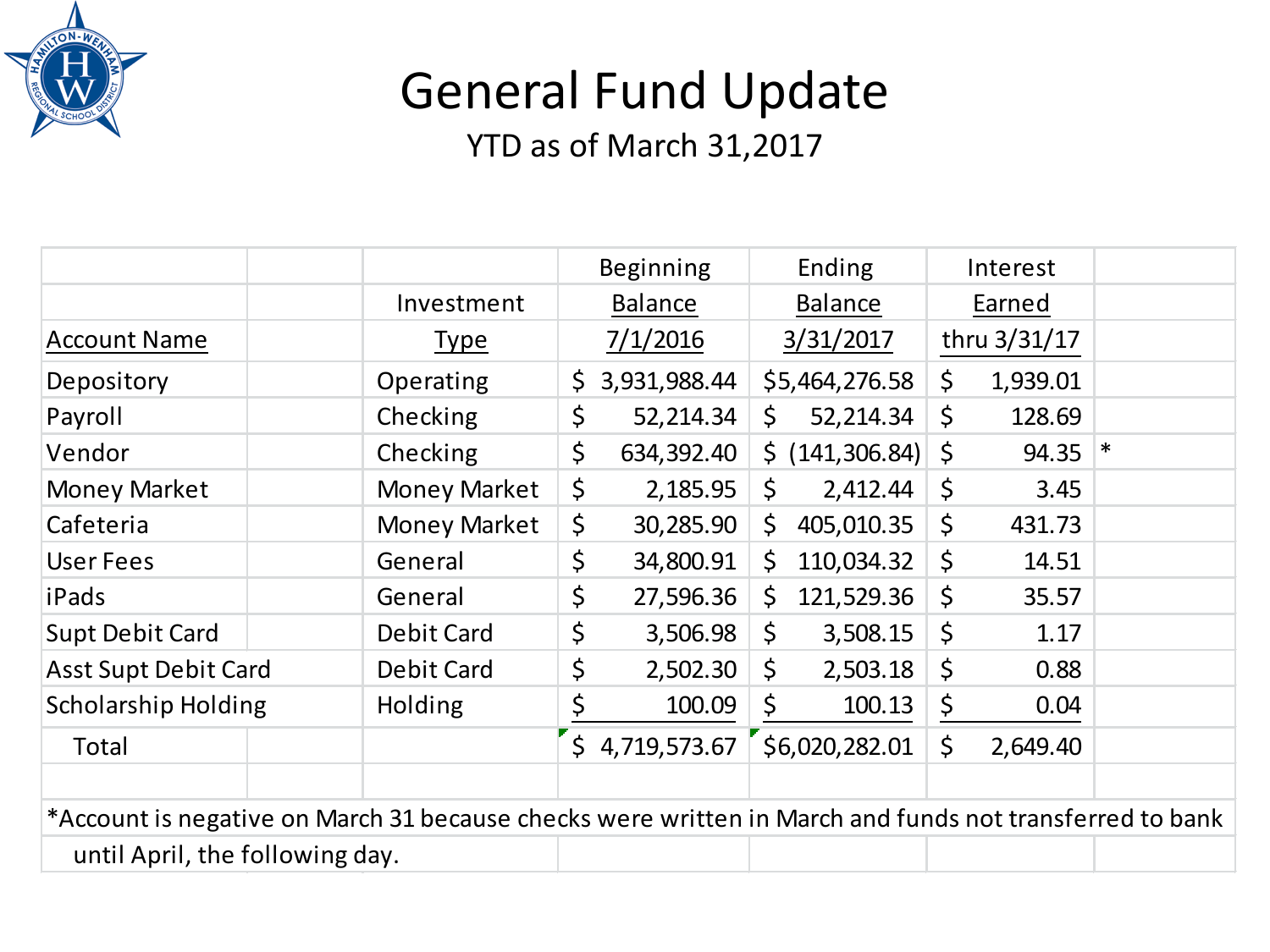

# Student Activities Update

|                             |                     | <b>Beginning</b>   |           | Ending         |             | Interest    |              |
|-----------------------------|---------------------|--------------------|-----------|----------------|-------------|-------------|--------------|
|                             | Investment          | <b>Balance</b>     |           | <b>Balance</b> |             | Earned      |              |
| <b>Account Name</b>         | <b>Type</b>         |                    | 7/1/2016  |                | 3/31/2017   |             | thru 3/31/17 |
| <b>Buker Savings</b>        | <b>Money Market</b> | \$                 | 1,513.00  | \$             | 372.69      | \$          | 1.47         |
| <b>Buker Checking</b>       | Checking            | $\zeta$            | 1,005.08  | \$             | 1,005.53    | $\zeta$     | 0.45         |
| <b>Cutler Savings</b>       | <b>Money Market</b> | $\zeta$            | 711.05    | $\mathsf{S}$   | 2,207.06    | $\varsigma$ | 1.87         |
| <b>Cutler Checking</b>      | Checking            | $\zeta$            | 236.29    | \$             | 236.58      | $\varsigma$ | 0.29         |
| <b>Winthrop Savings</b>     | <b>Money Market</b> | $\zeta$            | 1,752.19  | $\mathsf{S}$   | 2,201.51    | $\varsigma$ | 2.89         |
| <b>Winthrop Checking</b>    | Checking            | $\zeta$            | 40.93     | $\zeta$        | 41.05       | $\varsigma$ | 0.12         |
| <b>Miles River Savings</b>  | <b>Money Market</b> | \$                 | 6,085.48  |                | \$11,336.34 | $\varsigma$ | 16.07        |
| <b>Miles River Checking</b> | Checking            | $\zeta$            | 4,855.04  | $\mathsf{S}$   | 4,856.71    | $\varsigma$ | 1.67         |
| <b>High School Savings</b>  | <b>Money Market</b> | $\zeta$            | 33,960.29 |                | \$40,655.23 | \$          | 68.75        |
| <b>High School Checking</b> | Checking            | \$                 | 25,005.73 |                | \$24,406.86 | \$          | 8.74         |
| <b>Total</b>                |                     | $\mathsf{\dot{S}}$ | 75,165.08 |                | \$87,319.56 | \$          | 102.32       |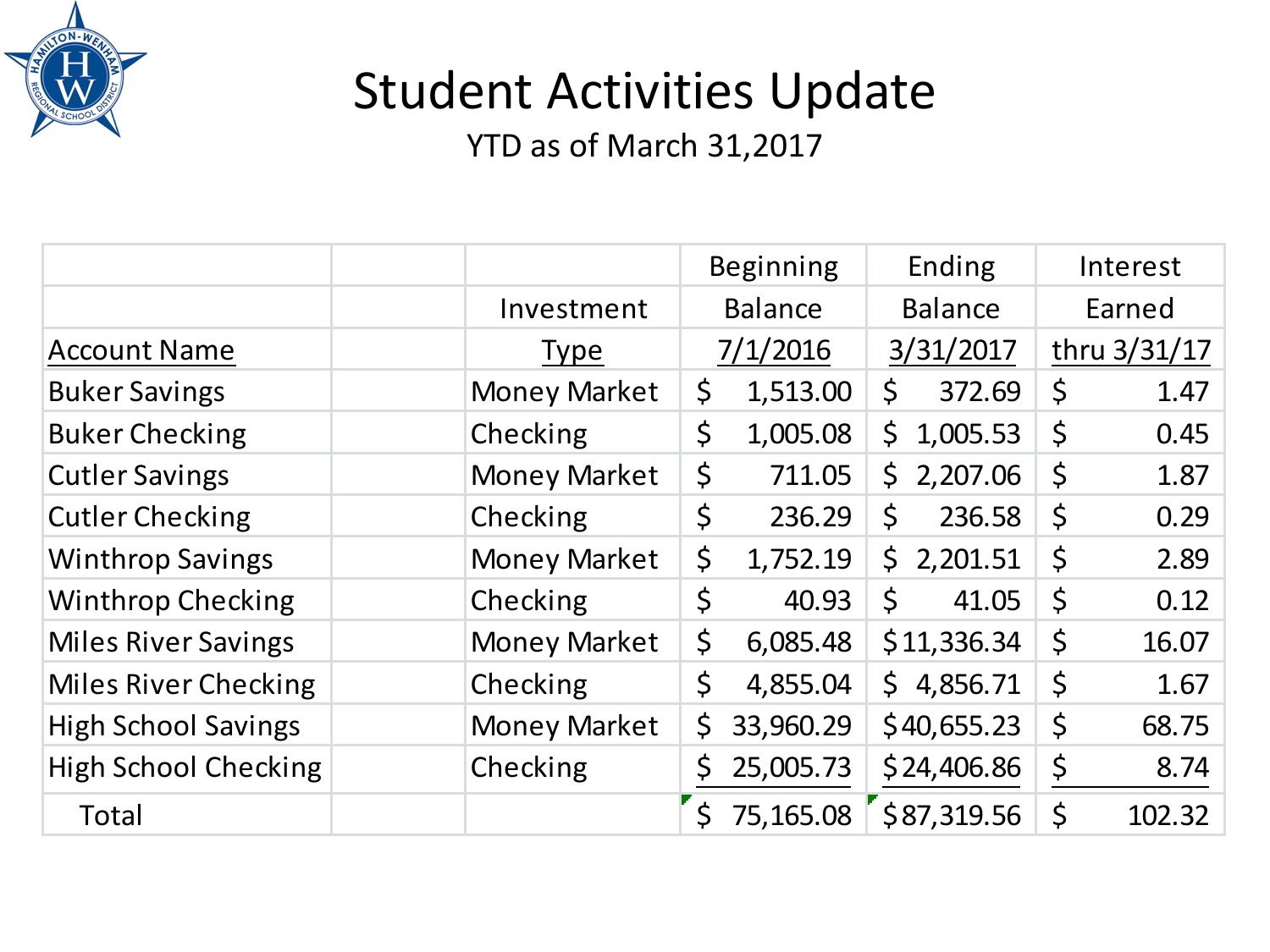

# Scholarships Update

|                           | <b>Balance</b>  | Scholarships |                 | Interest |                                    | Realized/Unrealized |            | <b>Balance</b> |              |         |            |
|---------------------------|-----------------|--------------|-----------------|----------|------------------------------------|---------------------|------------|----------------|--------------|---------|------------|
| Scholarship               | 7/1/2016        |              | Paid Out        |          | <b>Expenses</b>                    |                     | Income     |                | Gain or Loss |         | 3/31/2017  |
| Patricia Alger            | \$<br>5,928.97  | $\zeta$      | (1,000.00)      | \$       | (58.35)                            | $\zeta$             | 83.45      | \$             | 51.05        | $\zeta$ | 5,005.12   |
| <b>William Allston</b>    | \$<br>65.93     |              |                 | \$       | (0.47)                             | $\zeta$             | 0.67       | \$             | 0.41         | \$      | 66.54      |
| <b>Francis Bettencort</b> | \$<br>19,438.41 | $\zeta$      | (1,000.00)      | $\zeta$  | (148.45)                           | Ŝ.                  | 212.33     | \$             | 129.91       | \$      | 18,632.20  |
| Katherine Bradford        | \$<br>(189.40)  |              |                 | \$       | (148.99)                           | \$                  | 213.09     | \$             | 130.37       | \$      | 5.07       |
| Benjamin Brettler         | Ś<br>16,987.52  | \$           | (1,000.00)      | $\zeta$  | (150.50)                           | $\zeta$             | 215.27     | \$             | 131.70       | \$      | 16,183.99  |
| Anita Bruyere             | \$213,157.27    | \$           | (4,000.00)      |          | \$(1,801.50)                       |                     | \$2,576.76 | \$             | 1,576.30     | $\zeta$ | 211,508.88 |
| Capt John Chouinard       | \$<br>14,418.56 | \$           | $(500.00)$ \$   |          | (129.96)                           | Ŝ.                  | 185.88     | \$             | 113.71       | \$      | 14,088.19  |
| <b>Thomas Henderson</b>   | Ś<br>5,833.83   | \$           | $(125.00)$ \$   |          | (42.37)                            | \$                  | 60.59      | \$             | 37.08        | \$      | 5,764.13   |
| Sherm Kinney              | \$<br>9,514.75  | \$           | $(1,000.00)$ \$ |          | (93.59)                            | \$                  | 133.86     | \$             | 81.90        | $\zeta$ | 8,636.92   |
| Jayson Kmiec              | \$<br>5,449.76  | \$           | $(2,000.00)$ \$ |          | (79.28)                            | \$                  | 113.39     | \$             | 69.36        | $\zeta$ | 3,553.23   |
| Eva McRae                 | \$<br>249.69    | \$           | $(300.00)$ \$   |          | (7.94)                             | \$                  | 11.38      | \$             | 6.96         | \$      | (39.91)    |
| Jennie Mears              | \$<br>8,338.63  | \$           | $(500.00)$ \$   |          | (73.66)                            | \$                  | 105.36     | \$             | 64.45        | \$      | 7,934.78   |
| Paul Moscovitch           | \$<br>45,835.87 | \$           | (3,000.00)      | S.       | (394.82)                           | \$                  | 564.73     | \$             | 345.47       | \$      | 43,351.25  |
| Louis Polsonetti          | \$<br>29,971.61 | \$           | $(1,000.00)$ \$ |          | (251.18)                           | \$                  | 359.24     | \$             | 219.78       | \$      | 29,299.45  |
| Helen Pruszynski          | \$<br>19,588.01 | \$           | $(2,000.00)$ \$ |          | (163.35)                           | \$                  | 233.63     | \$             | 142.93       | \$      | 17,801.22  |
| Soterros Apostolakos      | \$<br>14,801.45 | \$           | (1,000.00)      | $\zeta$  | (132.27)                           | \$                  | 189.19     | \$             | 115.74       | \$      | 13,974.11  |
| Alfred and Sara Weis      | \$<br>4,618.70  | \$           | (100.00)        | $\zeta$  | (33.36)                            | \$                  | 47.70      | \$             | 29.19        | \$      | 4,562.23   |
| Total                     | \$414,009.56    | \$           | (18, 525.00)    |          | \$ (3,710.04)                      |                     | \$5,306.52 | \$             | 3,246.31     | \$      | 400,327.40 |
|                           |                 |              |                 |          |                                    |                     |            |                |              |         |            |
|                           |                 |              |                 |          | Scholarship Fund                   |                     |            |                |              | \$      | 400,227.27 |
|                           |                 |              |                 |          | <b>Scholarship Holding Account</b> |                     |            |                |              | \$      | 100.13     |
|                           |                 |              |                 |          |                                    |                     |            |                |              | \$      | 400,327.40 |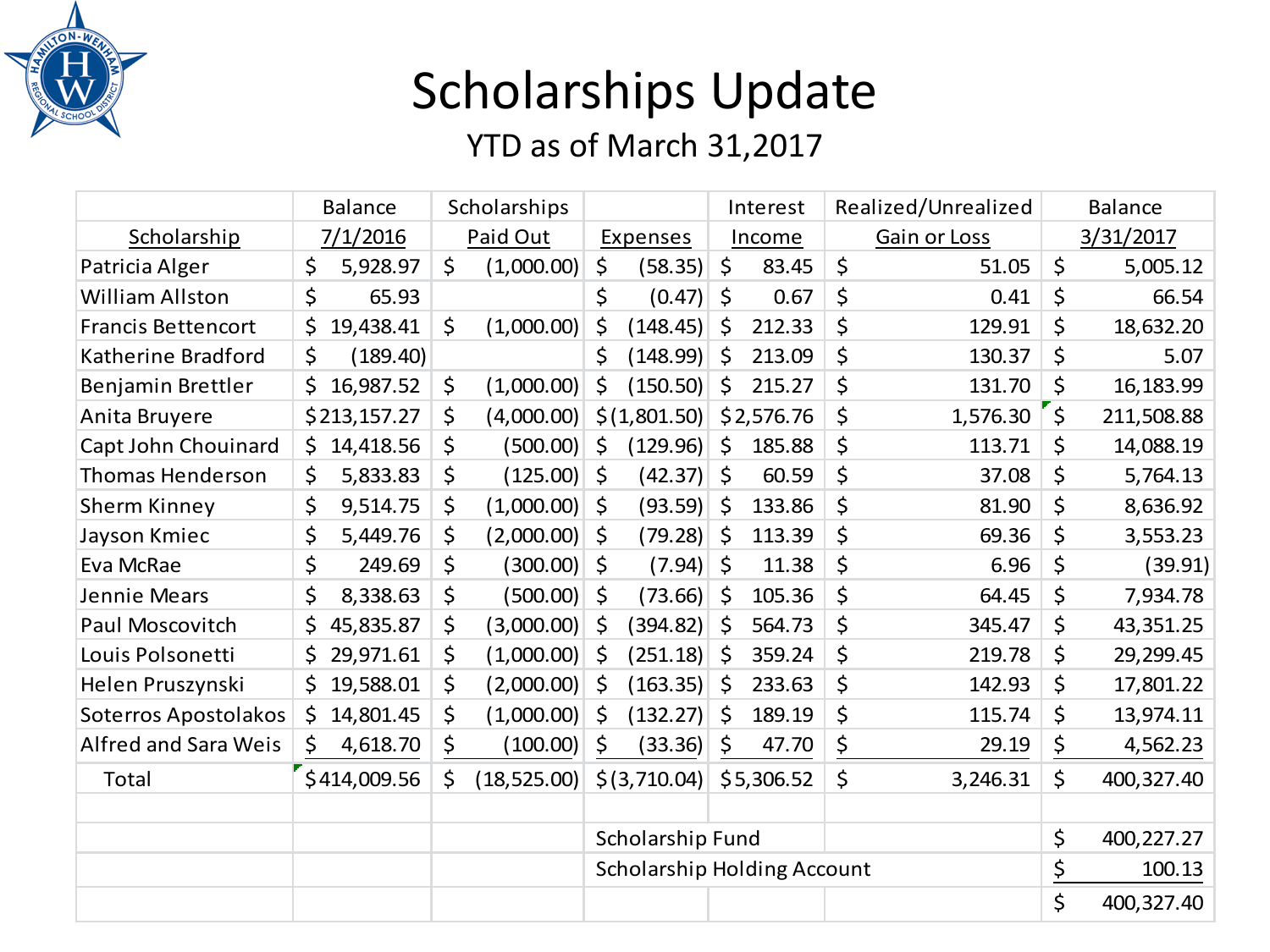

#### General Receipts Summary

| Receipts                                | <b>Received Thru</b> |                 |  |  |  |
|-----------------------------------------|----------------------|-----------------|--|--|--|
| Source                                  |                      | 3/31/2017       |  |  |  |
| <b>Wenham Assessment</b>                | \$                   | 6,324,925.00    |  |  |  |
| <b>Hamilton Assessment</b>              | \$                   | 12,628,480.50   |  |  |  |
| Chapter 70                              | \$                   | 2,665,992.00    |  |  |  |
| Chapter 71                              | \$                   | 170,284.00      |  |  |  |
| <b>Circuit Breaker</b>                  | \$                   | 338,500.00      |  |  |  |
| <b>School Choice Tuition</b>            | \$                   | 300,356.00      |  |  |  |
| <b>SPED Tuition In</b>                  | \$                   | 33,932.82       |  |  |  |
| PreK Tuition 2016-2017                  | \$                   | 51,000.00       |  |  |  |
| Medicaid                                | \$                   | 54,723.96       |  |  |  |
| <b>MSBA-Debt Reimbursement</b>          | \$                   | 1,132,065.00    |  |  |  |
| <b>MSBA Construction Reimbursements</b> | \$                   | 32,202.00       |  |  |  |
| <b>Charter School Reimbursement</b>     | \$                   | 8,661.00        |  |  |  |
| E-Rate                                  | \$                   | 17,448.21       |  |  |  |
| <b>Facilities Rentals</b>               | \$                   | 8,266.94        |  |  |  |
| Grants                                  | <u>\$</u>            | 488,878.40      |  |  |  |
| Total                                   | \$                   | 24, 255, 715.83 |  |  |  |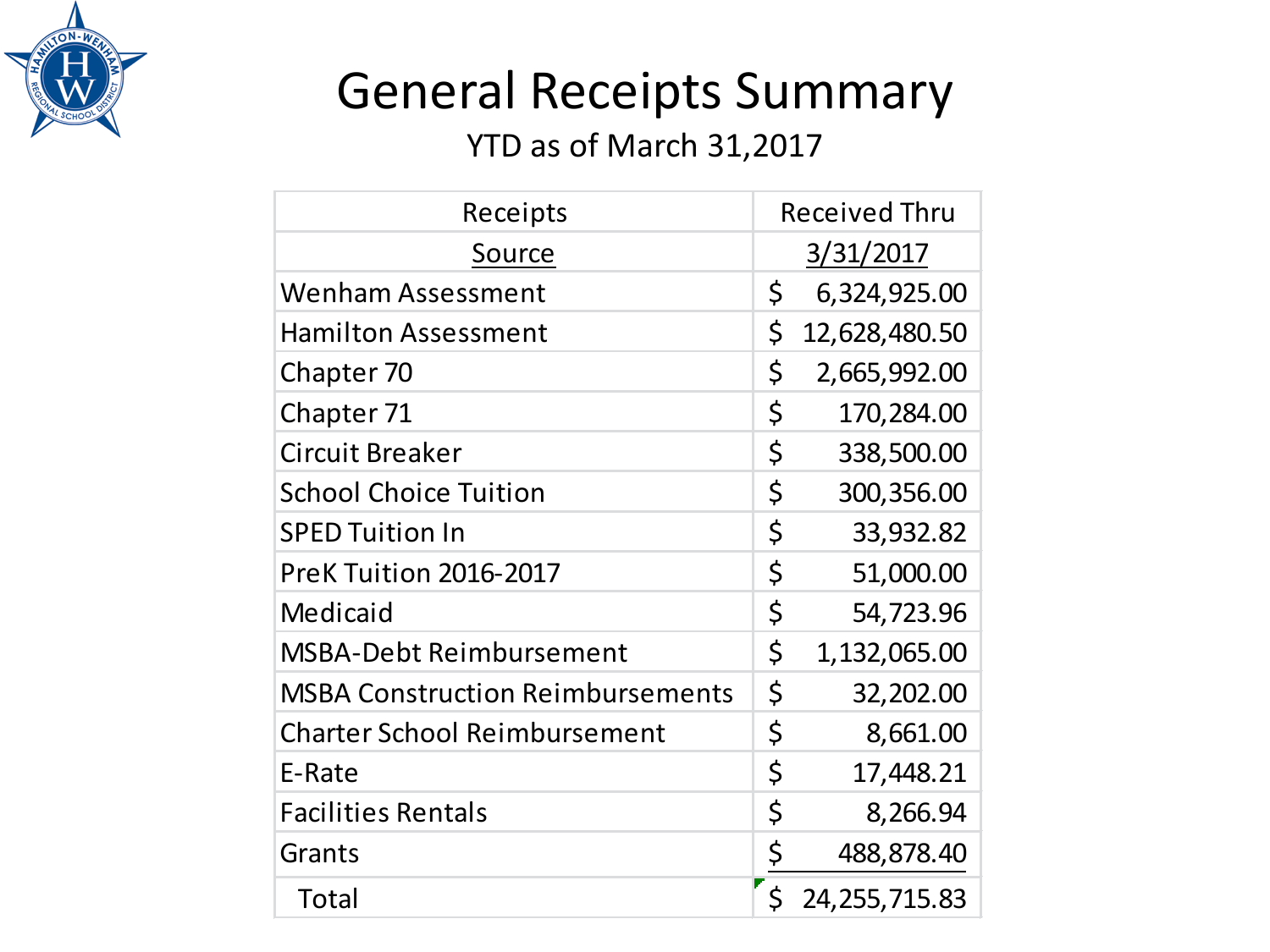

#### Grants Receipts Summary

| Receipts thru 3/31/17        |             |          |             |              |         |            |              |              |  |
|------------------------------|-------------|----------|-------------|--------------|---------|------------|--------------|--------------|--|
| <b>Grant Name</b>            | For FY15    |          | For FY16    |              |         | For FY17   | Total        |              |  |
| Title I                      | \$          | 8,740.00 |             | \$21,616.00  | $\zeta$ | 26,511.00  | $\mathsf{S}$ | 56,867.00    |  |
| <b>IDEA</b>                  | \$          |          |             | \$120,239.00 | \$      | 227,598.00 |              | \$347,837.00 |  |
| <b>Title IIA</b>             | \$          |          | \$          | 6,311.00     | \$      | 2,774.00   | $\zeta$      | 9,085.00     |  |
| <b>Early Childhood</b>       | \$          |          | \$          |              | \$      | 10,682.40  | $\zeta$      | 10,682.40    |  |
| Program Improvement          | $\varsigma$ |          | \$          | 6,547.00     | \$      | 14,910.00  | $\mathsf{S}$ | 21,457.00    |  |
| <b>EC Language Learner</b>   | \$          |          | $\varsigma$ |              | \$      | 1,400.00   | $\mathsf{S}$ | 1,400.00     |  |
| <b>CFCE</b>                  |             |          | \$          | 7,550.00     | \$      | 30,200.00  | $\zeta$      | 37,750.00    |  |
| <b>Big Yellow School Bus</b> | \$          |          | $\varsigma$ |              | \$      | 600.00     | $\mathsf{S}$ | 600.00       |  |
| <b>STARS Residency</b>       | \$          |          | \$          |              | \$      | 3,200.00   | \$           | 3,200.00     |  |
|                              | \$          | 8,740.00 |             | \$162,263.00 | \$      | 317,875.40 |              | \$488,878.40 |  |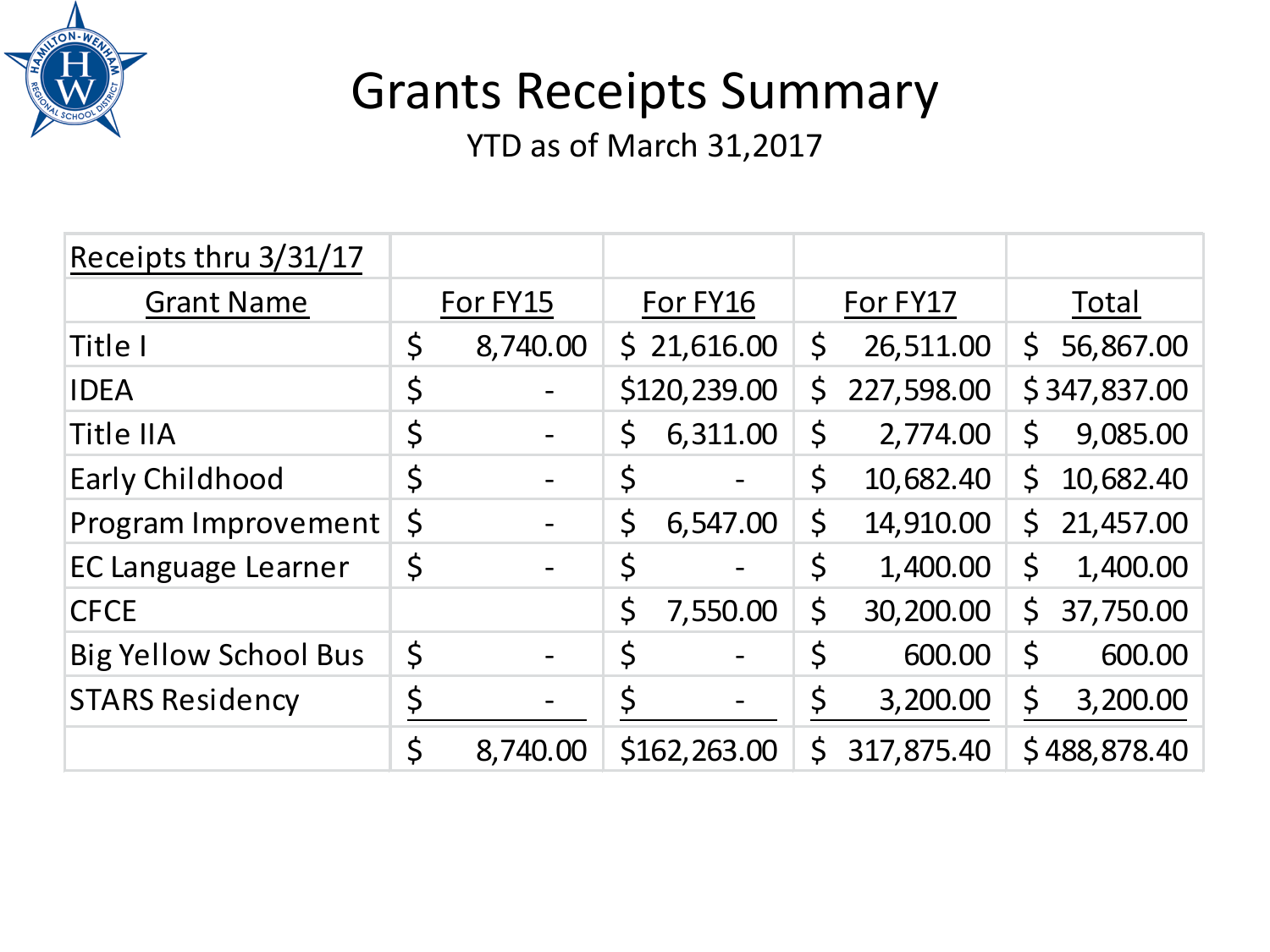

# Debt Service Update

|                               |              | Summer 2013 | Buker/Winthrop |
|-------------------------------|--------------|-------------|----------------|
|                               | MS/HS        | Projects    | 2016           |
| <b>Original Bond</b>          | \$15,540,000 | \$1,582,000 | \$1,531,000    |
| Interest                      | \$2,871,489  | \$456,992   | \$266,668      |
| Payments to Date-thru 3/31/17 |              |             |                |
| Principal                     | \$10,455,000 | \$222,000   | 50             |
| Interest                      | \$2,533,127  | \$133,717   | 50             |
| Total                         | \$12,988,127 | \$355,717   | \$0            |
| Payments Remaining in FY17    |              |             |                |
| Principal                     | \$1,635,000  | \$0         | \$0            |
| Interest                      | \$105,337    | \$20,862    | \$15,483       |
| Total                         | \$1,740,337  | \$20,862    | \$15,483       |
| Due Date of above             | 5/1/2017     | 4/15/2017   | 4/15/2017      |
| <b>Term Remaining</b>         | 3 years      | 13 years    | 15 years       |
| Payoff Date                   | 5/1/2019     | 10/15/2029  | 10/15/2031     |
| Payments Remaining after FY17 |              |             |                |
| Principal                     | \$3,450,000  | \$1,360,000 | \$1,531,000    |
| Interest                      | \$233,025    | \$302,413   | \$251,185      |
| Total                         | \$3,683,025  | \$1,662,413 | \$1,782,185    |